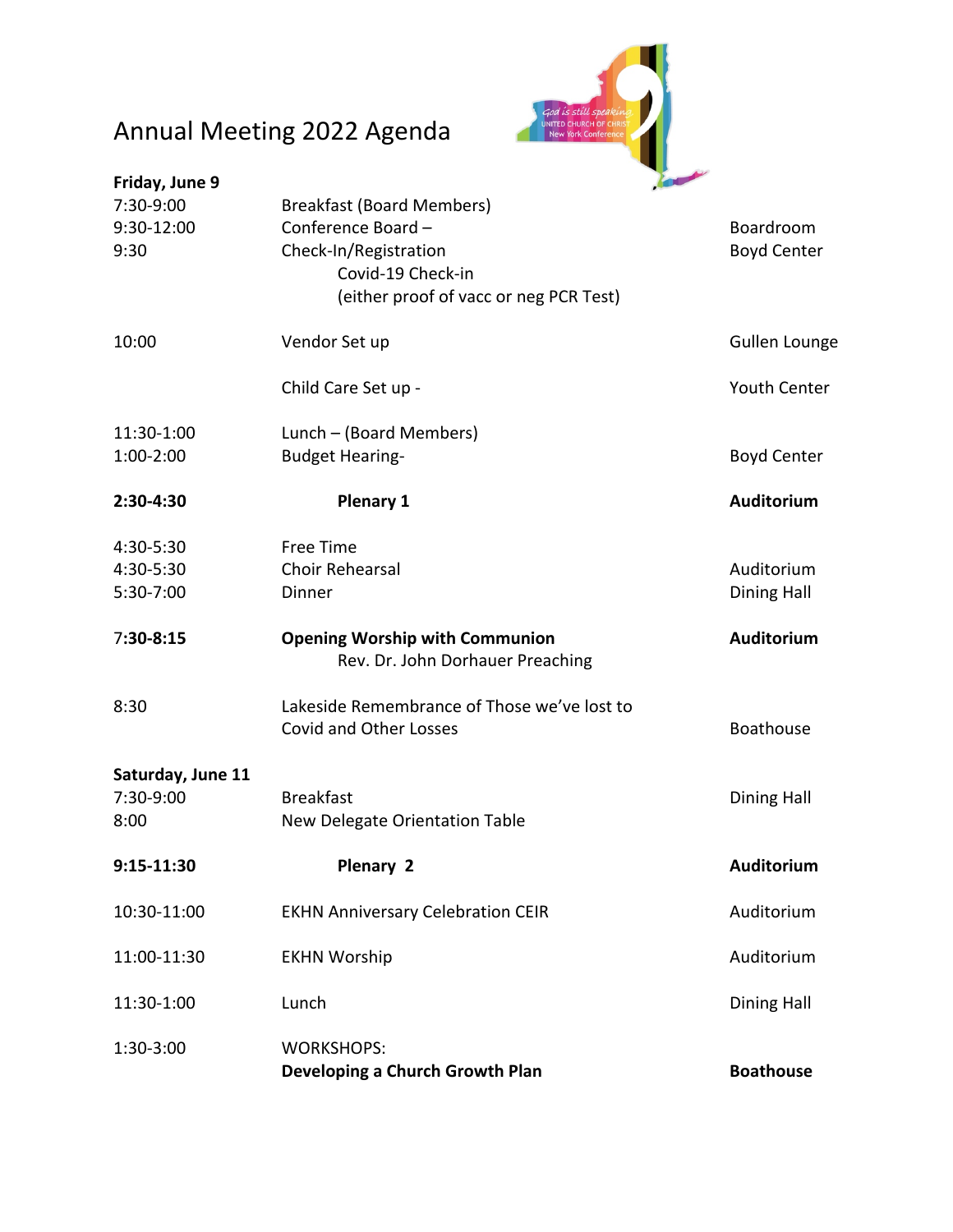Most churches desire to grow but few take the time to develop a plan or a strategy to promote growth. You are invited to come share in a discussion about how to develop a church growth plan that fits your church and the community you are called to serve. The workshop will be led by Rev. Dave Carter, Pastor of McLean Community Church UCC and Moderator of the Susquehanna Association.

## **The Pension Boards: Your Partner for Congregational**

**Vitality and Sustainability Upper Board Rm** This session will introduce you to the mission and resources of this vital arm of the UCC and to our emerging vision of dynamic partnerships with congregations and conferences that ensure their vitality and sustainability. Our guiding them for this session and our work every day is "Matters to you...matters to us...impacts the world Presenters:

The Rev. Dr. Jonathan Lee: Director, Church Relations and Operations Mr. Joaquin Labour: Director, Grants and Scholarships The Rev. Dr. Paul Ramsey, Philanthropy Officer

## **Go Out in Joy**

In this session-We will sing (as common sense and health safety concerns allow), we will dance (all mobility and fitness levels welcome), we will ponder deeply, we will envision and we will laugh. This is an interactive workshop.

If you are desiring to reconnect with your joy in life, this might be the most wonderful thing you can gift yourself this weekend, going forward in your days. Let us begin begin this journey together; let us Go Out in Joy!

Presenter: Martha Gallagher- has been, for over 40 years, sharing her ministry through her songs, stories and in-the-moment inspirations with a joie de vivre, illuminating the happenings of daily life as beautiful gems of the heart and soul for us to remember to recognize, celebrate and cherish. The Adirondack Harper

Many of you may recognize her work for UCCNY, creating music videos for use in worship services and for personal practices for Advent 2020 and 2021, as well as Lent 2021 and 2022. She also has created custom contemplative music videos for Annual Meeting and the Conference Ministers. Check out her website at The Blessing Woman

3:00-5:00 PLAYSHOPS – Variety of Activities including: Face-painting, Animal balloon figures, Kites